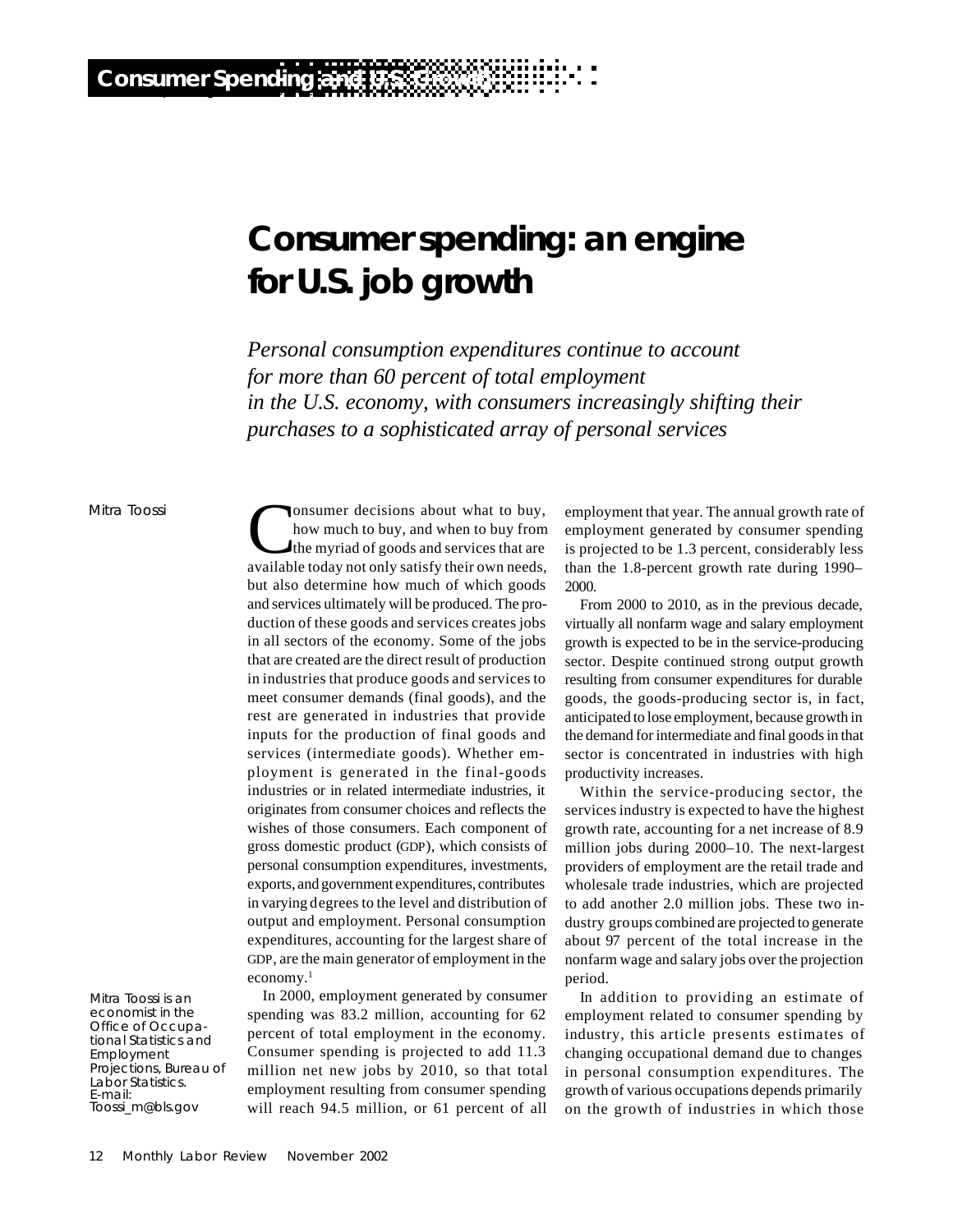occupations are concentrated. In conformity with past trends, two major occupational groups—professional and related occupations, and service occupations—are projected to be the fastest growing, accounting for about 7.9 million jobs. These two major occupational groups will likely be responsible for more than 70 percent of the total increase in jobs over the 2000–10 period.

# **Methodology**

The main focus of this article is to measure the domestic employment generated by consumer spending on domestically produced goods and services. That aim is part of an effort by the BLS Office of Occupational Statistics and Employment Projections to carry out medium-term economic projections of industrial and occupational employment every 2 years. The projection process involves forecasting GDP (sales to final purchasers), measuring the industrial outputs and employment generated by those sales, and converting the employment figures to occupational estimates through the use of an industry-occupation matrix. <sup>2</sup> The framework for such an analysis is personal consumption expenditure data from the National Income and Product Accounts and input-output data, both of which are prepared by the Bureau of Economic Analysis.<sup>3</sup>

The input-output system provides a snapshot of all transactions within the economy at a given point in time sales of commodities to each industry for further processing (intermediate production) and sales to final users, including consumers, businesses, government, and foreigners (GDP, or final production). By tracing the purchase of a good or service through the entire chain of production, the employment required in each industry to produce that good or service can be measured.

First, a total requirements table is derived from the inputoutput "use" and "make" tables.<sup>4</sup> The total requirements table shows the total production required to support a dollar of final demand. The term "total" in this case includes both direct and indirect input requirements to production.<sup>5</sup> After its generation, the total requirements table is transformed by productivity factors (the employment-output ratio for each industry is used as a proxy for productivity) to convert the production required per dollar of demand to the employment required per dollar of demand. The resulting table, known as an employment requirements table, demonstrates how industry interrelationships in the economy affect employment. The employment requirements tables are import adjusted; that is, they are modified to account only for domestically produced sales of goods and services to final users. The process relating consumer demand to industry output and to the employment that is generated as a result is exhibited in the following diagram:



The trends in labor productivity will dictate whether increases in demand are coincident with decreases or increases in employment and labor requirements.

Industry employment is translated to occupational employment with an industry-occupation matrix that shows the distribution of jobs by occupation within each industry. The information on staffing patterns is developed from the Bureau's Occupational Employment Statistics survey.<sup>6</sup> Using the industry-occupation matrix, researchers multiply industry employment by these staffing patterns to generate the occupational employment attributable to consumer spending on domestically produced goods and services.

In the sections that follow, consumption expenditures are discussed both in the aggregate and as a component of GDP. Then industrial outputs are examined in light of consumer demand. Finally, the demand for occupations related to personal consumption expenditure is discussed.

# **Personal consumption expenditures**

During the past three decades, personal consumption expenditures grew rapidly, and its share in GDP increased consistently. (See table 1.) In 1970, as baby boomers became a dominant force in the U.S. economy, consumer spending rose to 64.8 percent of GDP. The share increased to 65.2 percent in 1980 and 66.7 percent in 1990. In the economic expansion of the 1990s, along with rising disposable incomes, consumer spending's share of the GDP increased further, to 67.8 percent by 2000. The Bureau projects that, by 2010, 68.5 percent of GDP will be accounted for by personal consumption expenditures.

During both the 1980–90 and the 1990–2000 period, consumer spending grew at 3.4 percent each year, 0.2 percent higher than the growth of GDP. The higher growth of personal spending relative to GDP was made possible by a declining savings rate, as well as the wealth effect of an ever-increasing value of stock market assets. BLS projections for the U.S. economy during 2000–10 show growth of 3.5 percent for personal consumption expenditures, 0.1 percentage point higher than the GDP growth rate.<sup>7</sup>

The components of personal consumption expenditures durable goods, nondurable goods, and services—all enjoyed growth during the past several decades, but at different rates.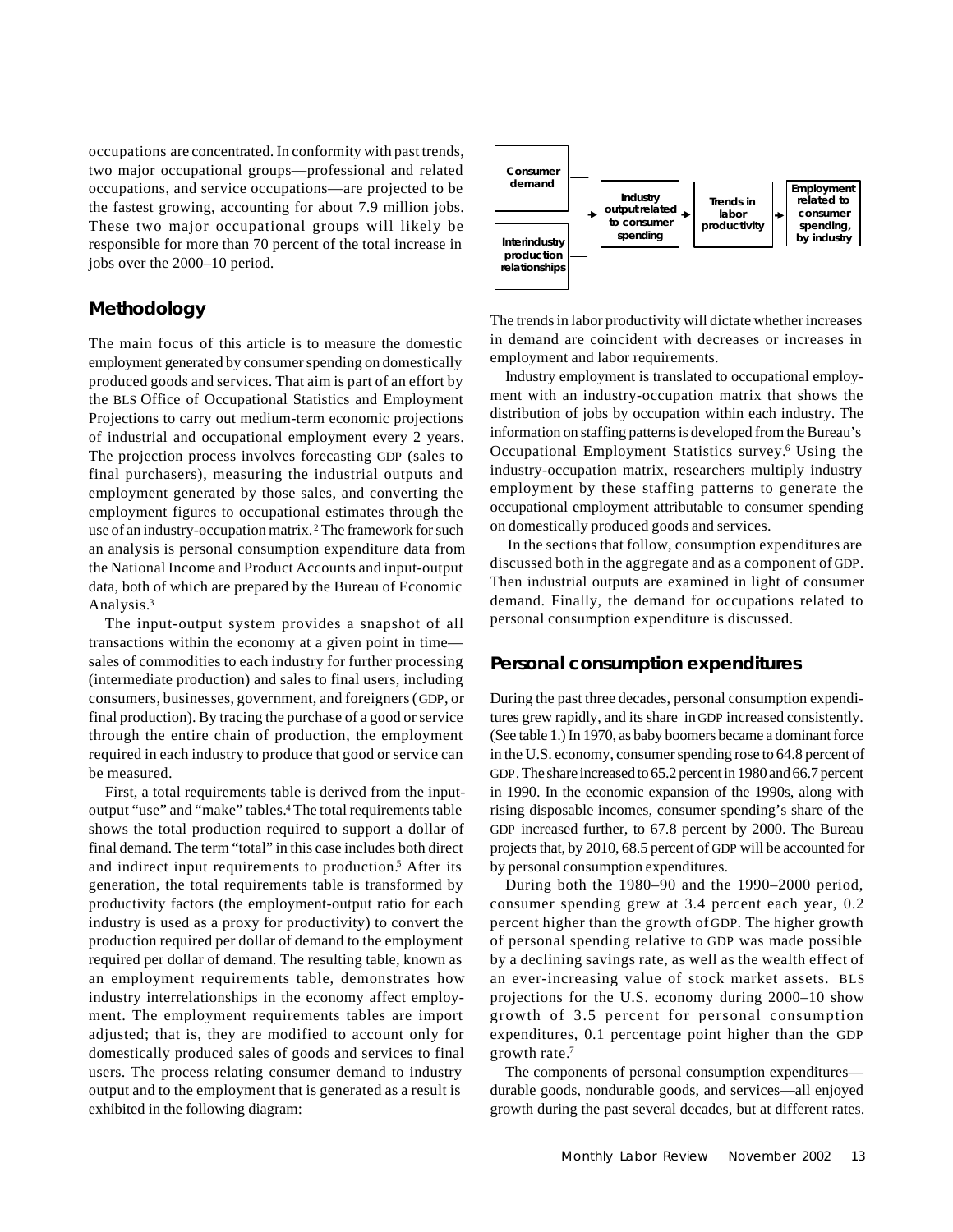**Table 1**.

**Personal consumption expenditures, 1980, 1990, and 2000 (actual) and 2010 (projected)**

| Category                                                                                                                                                                                                                                                                     |                                                                                                                                                                                           |                                                                                                                                                     | <b>Billions of chained 1996 dollars</b>                                                                                                                 | Average annual rate of change (percent)                                                                                                                      |                                                                                                                                       |                                                                                                                            |                                                                                                                            |
|------------------------------------------------------------------------------------------------------------------------------------------------------------------------------------------------------------------------------------------------------------------------------|-------------------------------------------------------------------------------------------------------------------------------------------------------------------------------------------|-----------------------------------------------------------------------------------------------------------------------------------------------------|---------------------------------------------------------------------------------------------------------------------------------------------------------|--------------------------------------------------------------------------------------------------------------------------------------------------------------|---------------------------------------------------------------------------------------------------------------------------------------|----------------------------------------------------------------------------------------------------------------------------|----------------------------------------------------------------------------------------------------------------------------|
|                                                                                                                                                                                                                                                                              | 1980                                                                                                                                                                                      | 1990                                                                                                                                                | 2000                                                                                                                                                    | 2010                                                                                                                                                         | 1980-90                                                                                                                               | 1990-2000                                                                                                                  | 2000-10                                                                                                                    |
| Gross domestic product                                                                                                                                                                                                                                                       | \$4,900.9                                                                                                                                                                                 | \$6,707.9                                                                                                                                           | \$9,224.0                                                                                                                                               | \$12,835.6                                                                                                                                                   | 3.2                                                                                                                                   | 3.2                                                                                                                        | 3.4                                                                                                                        |
| Personal consumption expenditures                                                                                                                                                                                                                                            | 3,193.0                                                                                                                                                                                   | 4,474.5                                                                                                                                             | 6,257.8                                                                                                                                                 | 8,786.5                                                                                                                                                      | 3.4                                                                                                                                   | 3.4                                                                                                                        | 3.5                                                                                                                        |
| Durable goods<br>New light vehicles<br>Other motor vehicles and parts<br>Personal computers<br>Ophthalmic products<br>Other durable goods<br>Nondurable goods<br>Food and beverages<br>Clothing and shoes<br>Gasoline and motor oil<br>Fuel oil and coal<br>Tobacco products | 279.8<br>88.3<br>54.1<br>.0<br>.0<br>95.5<br>6.2<br>53.5<br>1.065.8<br>585.4<br>124.0<br>94.8<br>17.7<br>65.6                                                                             | 487.1<br>159.9<br>86.2<br>1.6<br>.5<br>160.4<br>16.1<br>80.8<br>1.369.6<br>722.4<br>197.2<br>113.1<br>13.1<br>52.0                                  | 895.5<br>218.6<br>129.3<br>108.8<br>17.8<br>294.6<br>20.4<br>152.9<br>1.849.9<br>881.3<br>335.3<br>136.6<br>13.8<br>42.8                                | 1,455.4<br>307.3<br>176.2<br>802.4<br>36.3<br>483.2<br>27.7<br>256.1<br>2.635.5<br>1,102.8<br>511.0<br>169.8<br>15.5<br>46.5                                 | 5.7<br>6.1<br>4.8<br>(1)<br>(1)<br>5.3<br>10.1<br>4.2<br>2.5<br>2.1<br>4.7<br>1.8<br>$-3.0$<br>$-2.3$                                 | 6.3<br>3.2<br>4.1<br>52.1<br>43.7<br>6.3<br>2.4<br>6.6<br>3.1<br>2.0<br>5.5<br>1.9<br>.6<br>$-1.9$                         | 5.0<br>3.5<br>3.1<br>22.1<br>7.4<br>5.1<br>3.1<br>5.3<br>3.6<br>2.3<br>4.3<br>2.2<br>1.1<br>.8                             |
| Drugs and medicines<br>Other nondurable goods                                                                                                                                                                                                                                | 54.5<br>138.9                                                                                                                                                                             | 80.3<br>194.3                                                                                                                                       | 139.9<br>305.7                                                                                                                                          | 316.6<br>497.5                                                                                                                                               | 4.0<br>3.4                                                                                                                            | 5.7<br>4.6                                                                                                                 | 8.5<br>5.0                                                                                                                 |
| Household operation<br>Electricity<br>Natural gas<br>Telephone<br>Transportation services<br>Motor vehicle leases<br>Medical services<br>Recreation services<br>Personal business services<br>Financial services<br>Other services                                           | 1.858.4<br>541.5<br>202.9<br>66.7<br>31.1<br>40.0<br>66.2<br>124.7<br>$\overline{\phantom{0}}$<br>$\overline{\phantom{0}}$<br>487.6<br>79.7<br>242.8<br>94.4<br>147.4<br>170.8<br>$-35.6$ | 2.616.2<br>696.2<br>259.8<br>83.2<br>29.5<br>62.6<br>85.9<br>173.4<br>5.5<br>168.1<br>710.9<br>145.0<br>363.2<br>154.2<br>209.0<br>267.0<br>$-20.5$ | 3.527.7<br>850.1<br>377.6<br>103.9<br>32.8<br>141.8<br>100.8<br>251.3<br>37.6<br>213.6<br>903.9<br>227.0<br>554.8<br>222.7<br>332.4<br>362.3<br>$-68.7$ | 4.784.5<br>1,070.2<br>579.2<br>137.7<br>30.8<br>296.2<br>142.5<br>318.5<br>49.1<br>269.2<br>1,174.9<br>408.1<br>759.0<br>292.5<br>467.4<br>488.3<br>$-789.4$ | 3.5<br>2.5<br>2.5<br>2.2<br>$-.5$<br>4.6<br>2.6<br>3.4<br>(2)<br>$\binom{2}{ }$<br>3.8<br>6.2<br>4.1<br>5.0<br>3.6<br>4.6<br>$\cdots$ | 3.0<br>2.0<br>3.8<br>2.2<br>1.1<br>8.5<br>1.6<br>3.8<br>21.2<br>2.4<br>2.4<br>4.6<br>4.3<br>3.7<br>4.7<br>3.1<br>$\ddotsc$ | 3.1<br>2.3<br>4.4<br>2.9<br>$-.6$<br>7.6<br>3.5<br>2.4<br>2.7<br>2.3<br>2.7<br>6.0<br>3.2<br>2.8<br>3.5<br>3.0<br>$\cdots$ |
| Personal consumption expenditures ÷                                                                                                                                                                                                                                          | 65.2                                                                                                                                                                                      | 66.7                                                                                                                                                | 67.8                                                                                                                                                    | 68.5                                                                                                                                                         | $\cdots$                                                                                                                              | $\cdots$                                                                                                                   | $\cdots$                                                                                                                   |

<sup>1</sup>Undefined because of denominator with value zero. <sup>2</sup>Not applicable.

NOTE: Dash indicates data not available.

<sup>3</sup>The residual is the difference between the first line and the sum of the most detailed lines.

SOURCES: Historical data, Bureau of Economic Analysis; projected data, Bureau of Labor Statistics.

Of the three consumption categories, consumer durables have had the fastest growth in the past and are projected to remain fastest in the future. Durable goods grew at a remarkable rate of 6.3 percent per year between 1990 and 2000. Personal computers grew 52.1 percent annually, and software was up 43.7 percent a year, truly a noteworthy surge in consumer spending. The Bureau projects that the growth of personal computers and software will slow a bit over the 2000–10 period, to 22.1 percent and 7.4 percent annually, respectively, but will still remain the main force behind the growth of consumer durables, at 5.0 percent annually, during the 2000–10 period.

The growth of individuals' purchases of nondurable goods is also projected to accelerate, from a 3.1-percent annual rate during 1990–2000 to a 3.6-percent annual rate between 2000 and 2010 solid growth, but considerably slower than the growth of expenditures for consumer durable goods. As a person's income

rises, the proportion of that income spent on nondurable goods such as food and clothing increases at a slower pace than it increased at lower levels of income.<sup>8</sup> However, the category of drugs and medicines, a component of nondurable-goods purchases, is anticipated to enjoy a healthy 8.5-percent growth in the 2000–10 period, due to the aging of the baby-boom generation, strong demand for prescription drugs and medicines, and a burgeoning array of new pharmaceuticals that increasingly are being marketed directly to consumers by way of aggressive media advertising campaigns.

Services are projected to grow at a rate of 3.1 percent annually during 2000–10, slightly faster than the 1990–2000 growth rate. Population growth during the projection period is expected to boost demand for housing services and household operations—telephone services in particular. Significant growth in housing services, along with rapid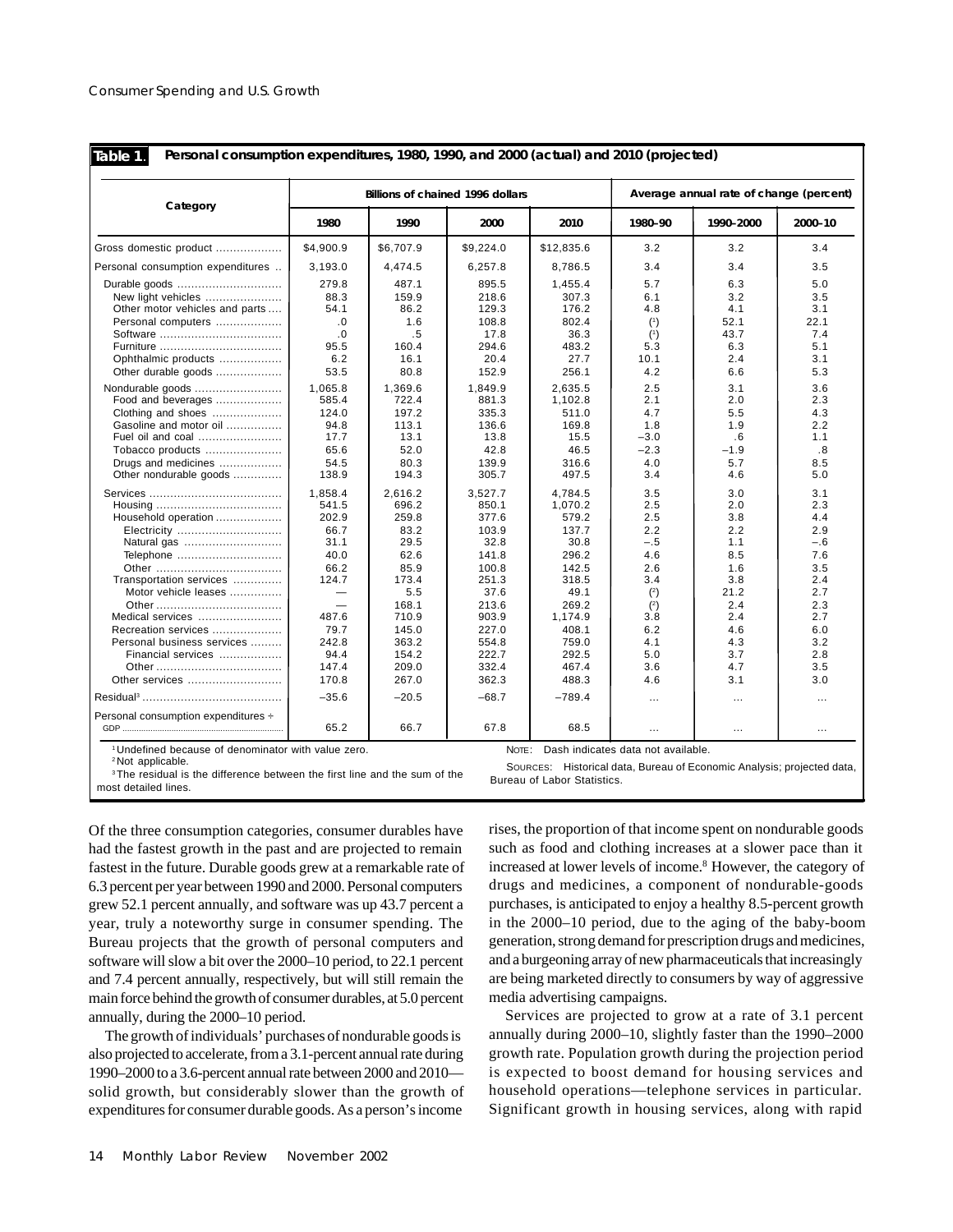growth in recreation services, is responsible for the overall growth of the service sector.

Personal consumption expenditures are presented in table 1 as they appear in the National Income and Product Accounts, including their import content. In order to measure *domestic* employment generated by consumer spending, these consumption estimates must be adjusted to reflect only domestically produced goods and services. Accordingly, consumption levels adjusted for their import content are presented in table 2 and are used to estimate the growth of both output and employment associated with consumer spending.

# **Consumer spending and employment**

Consumer spending has always been a major generator of employment. Table 2 shows the level and growth rate of personal consumption expenditures and their relative share of total final demand for domestically produced commodities from 1985 to 2010. The table also shows consumer-related employment and its share of total employment for the same period. The share of personal consumption expenditures spent on domestic production declined from 61.3 percent in 1985 to 59.1 percent in 2000. The share of employment related to personal consumption expenditures, however, increased from 61.5 percent to 62.2 percent over the same period. The Bureau projects that consumer spending will make up 55 percent of final demand in 2010 and will generate 61 percent of total employment in the economy that year.

The decreasing share of consumer spending in total domestic final demand is expected to occur simultaneously with an increasing share of investment. In the most recent BLS projections of the U.S. economy, the growth of business investment outpaces that of household consumption as companies continue to invest in technology to enhance productivity.<sup>9</sup> However, historically, the share of consumerrelated employment in final demand has stayed relatively stable at about 61 percent to 63 percent between 1985 and 2000.

During 1990–2000, consumer spending on domestically produced goods and services increased 3.3 percent per year. The employment generated from this spending grew at 1.8 percent annually. The Bureau projects that, over the 2000–10 period, consumer spending will grow 3.6 percent annually and the employment generated by consumption will grow 1.3 percent each year. The reason that the growth of consumerrelated employment is expected to be less than the growth of consumer expenditures on domestically produced goods and services is that increases in productivity improvements and trends in efficiency and automation will likely result in more labor-saving modes of production and changes in input requirements of the industries, both of which tend to dampen employment growth.

Consumer-related employment within industries and by occupation is influenced by the following factors:

- *The size of consumer spending and its detailed commodity distribution*. Changes in the distribution and composition of consumer spending create varying levels of employment across industries and among occupations.
- *Changes in technology.* Changes in technology have been quite significant in some industries, such as computers and communications, while other industries have experienced slower rates of technological growth. Shifts in technology have greatly affected the labor intensity of many industries, resulting in less employment in some areas even while consumption continues to increase.
- *Import shares*. Purchases of imports of goods and services by consumers, businesses, and governments generally have an effect, albeit limited, on employment related to personal consumption expenditures. For example, rising imports of apparel and shoes have cut into domestic production of these items and have lowered related domestic employment.
- *Labor productivity*. The growth of nonfarm labor productivity is projected to average 2.4 percent per year from 2000 through 2010, continuing the very strong productivity growth experienced in the Nation since 1995.

# **Consumer spending and major industries**

The U.S. economy is composed of a broad range of industries with different characteristics. Industries are characterized as either goods producing or service producing. Goods-producing industries include agriculture, forestry, and fishing; mining; construction; and manufacturing. Service-producing industries encompass transportation, communications, and public utilities; wholesale trade; retail trade; finance, insurance, and real estate; services; and government. Continuing a longstanding trend, the U.S. economy is experiencing a shift from goods-producing employment to service-producing employment. This trend can be seen in historical data, as well as in the projected numbers for the 2000–10 period, during which virtually all employment growth is expected to occur in service-producing industries. (See table 2.)

Personal consumption expenditures from the goodsproducing sector grew at annual rate of 2.7 percent during 1990– 2000, even as consumer-related employment in the sector declined at an annual rate of 0.7 percent. Meanwhile, over the same period, purchases from the service-producing sector grew at an annual rate of 3.5 percent, with an accompanying 2.3 percent increase in consumer-related employment. The Bureau projects that consumer-generated employment in the goods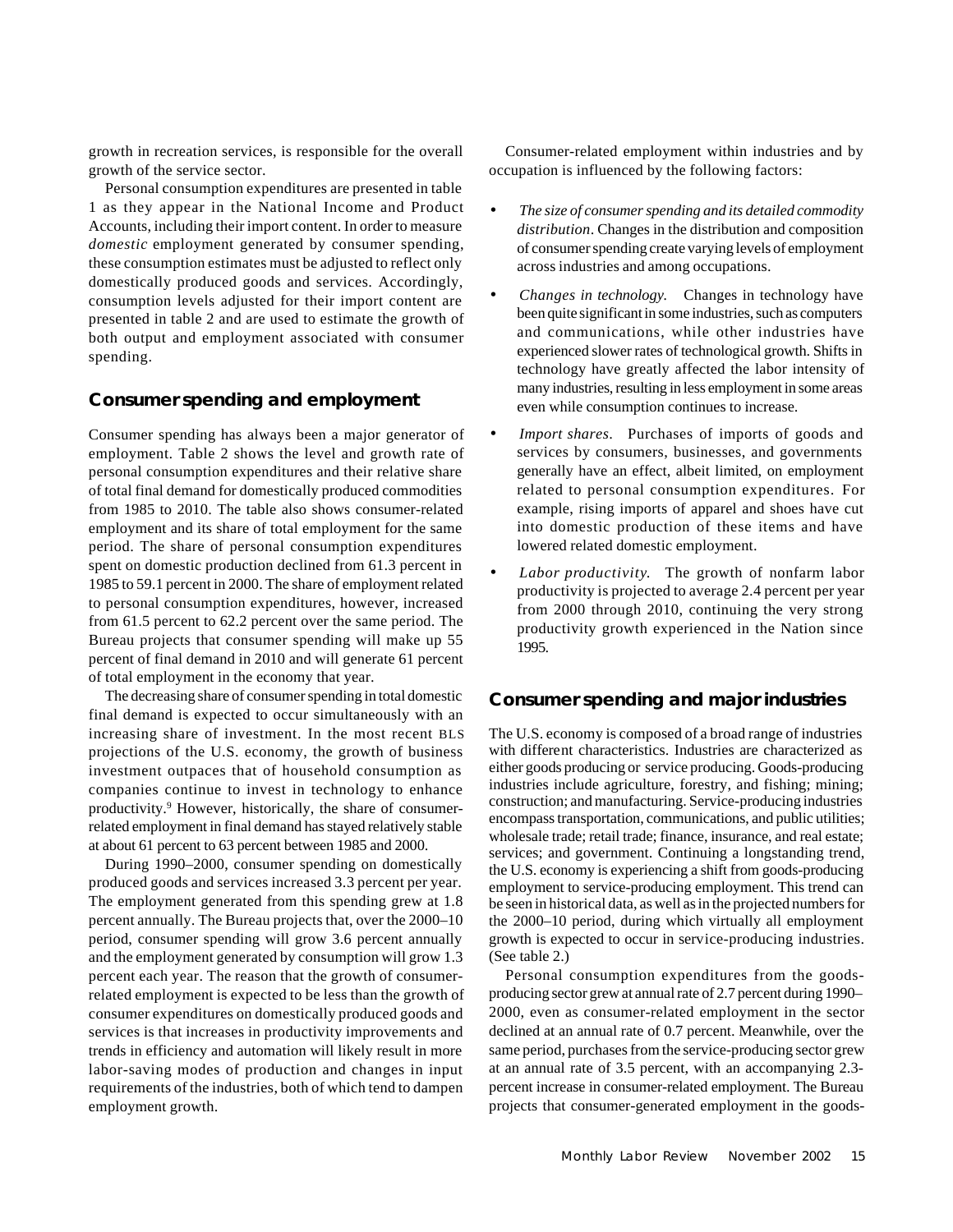**Table 2.**

**Domestic consumption and employment, by major industry sector, 1985, 1990, 1995, and 2000 (actual) and 2010 (projected)**

| Sector                                                                               |                                      | Personal consumption expenditures<br>on domestically produced commodities           | (billions of 1996 dollars)                        |                                      |                                      | Domestic final demand spending<br>(billions of 1996 dollars)                |                                 |                                 |                                 |                                 |
|--------------------------------------------------------------------------------------|--------------------------------------|-------------------------------------------------------------------------------------|---------------------------------------------------|--------------------------------------|--------------------------------------|-----------------------------------------------------------------------------|---------------------------------|---------------------------------|---------------------------------|---------------------------------|
|                                                                                      | 1985                                 | 1990                                                                                | 1995                                              | 2000                                 | 2010                                 | 1985                                                                        | 1990                            | 1995                            | 2000                            | 2010                            |
| All sectors                                                                          | 3,698.3                              | 4,295.9                                                                             | 4,849.0                                           | 5.969.5                              | 8,492.7                              | 6,035.7                                                                     | 7,030.9                         | 7,956.5                         | 10,101.6                        | 15,457.8                        |
| Goods producing                                                                      | 693.4                                | 760.3                                                                               | 818.2                                             | 994.5                                | 1,650.5                              | 1,965.5                                                                     | 2,200.1                         | 2,472.6                         | 3,339.4                         | 5.724.7                         |
| Agriculture, forestry, and fisheries                                                 | 24.8                                 | 31.9                                                                                | 36.7                                              | 46.3                                 | 60.8                                 | 52.9                                                                        | 59.4                            | 58.4                            | 78.6                            | 107.1                           |
|                                                                                      | 2                                    | $\cdot$ 1                                                                           | $\cdot$ 1                                         | .2                                   | $\cdot$ 1                            | 39.7                                                                        | 28.7                            | 28.2                            | 36.6                            | 40.1                            |
| Construction                                                                         | .0                                   | .0                                                                                  | .0                                                | 0.                                   | .0                                   | 594.9                                                                       | 608.7                           | 626.0                           | 779.3                           | 993.9                           |
| Manufacturing                                                                        | 668.5                                | 728.3                                                                               | 781.4                                             | 948.0                                | 1,589.6                              | 1,278.0                                                                     | 1,503.3                         | 1,760.1                         | 2,444.9                         | 4,583.5                         |
|                                                                                      | 165.9                                | 188.0                                                                               | 205.7                                             | 325.0                                | 816.1                                | 659.5                                                                       | 800.6                           | 970.3                           | 1,565.0                         | 3,417.4                         |
| Nondurables                                                                          | 502.5                                | 540.3                                                                               | 575.7                                             | 623.0                                | 773.5                                | 618.5                                                                       | 702.7                           | 789.7                           | 879.9                           | 1.166.1                         |
| Service producing                                                                    | 3.004.9                              | 3,535.6                                                                             | 4,030.8                                           | 4,975.1                              | 6,842.1                              | 4,070.2                                                                     | 4,830.8                         | 5,483.9                         | 6,762.2                         | 9,733.1                         |
| Transportation                                                                       | 80.2                                 | 86.2                                                                                | 106.5                                             | 140.2                                | 197.4                                | 140.1                                                                       | 172.0                           | 211.2                           | 255.3                           | 382.6                           |
| Communication                                                                        | 62.8                                 | 85.2                                                                                | 112.5                                             | 167.2                                | 337.4                                | 75.9                                                                        | 103.9                           | 136.1                           | 201.7                           | 388.0                           |
| Finance, insurance, and real                                                         | 127.3<br>772.8<br>900.9              | 139.5<br>904.3<br>1,033.4                                                           | 151.8<br>1,036.5<br>1,162.1                       | 164.0<br>1,365.3<br>1,391.8          | 203.5<br>1,878.7<br>1,956.6          | 142.9<br>882.8<br>977.1                                                     | 162.5<br>1,044.5<br>1,129.4     | 179.8<br>1,227.5<br>1,286.5     | 198.6<br>1,629.3<br>1,563.0     | 248.4<br>2,513.2<br>2,272.8     |
|                                                                                      | 1,015.3                              | 1,261.8                                                                             | 1,448.2                                           | 1,721.8                              | 2,267.7                              | 1,077.3                                                                     | 1,348.0                         | 1,570.0                         | 2,027.0                         | 2,962.2                         |
| Government ……………………………                                                               | 30.9                                 | 35.2                                                                                | 37.2                                              | 41.4                                 | 60.4                                 | 813.1                                                                       | 913.7                           | 928.4                           | 987.0                           | 1,078.3                         |
| Special industries                                                                   | 14.7                                 | $-10.0$                                                                             | $-24.1$                                           | $-16.6$                              | $-59.6$                              | $-39.0$                                                                     | $-43.2$                         | $-55.6$                         | $-99.7$                         | $-112.4$                        |
|                                                                                      |                                      |                                                                                     | <b>Consumer-related employment</b><br>(thousands) |                                      |                                      | <b>Total employment</b><br>(thousands)                                      |                                 |                                 |                                 |                                 |
|                                                                                      | 1985                                 | 1990                                                                                | 1995                                              | 2000                                 | 2010                                 | 1985                                                                        | 1990                            | 1995                            | 2000                            | 2010                            |
| All sectors                                                                          | 61,342                               | 69,283                                                                              | 75.149                                            | 83,180                               | 94,515                               | 99,740                                                                      | 111,580                         | 119,361                         | 133,741                         | 155,722                         |
| Goods producing                                                                      | 11,769                               | 11,424                                                                              | 10,929                                            | 10,652                               | 10,216                               | 26,510                                                                      | 26,712                          | 26,239                          | 27,921                          | 29.668                          |
| Agriculture, forestry, and fisheries                                                 | 1,202                                | 1,321                                                                               | 1,492                                             | 1,594                                | 1,809                                | 1,665                                                                       | 1,806                           | 1,973                           | 2,211                           | 2,611                           |
|                                                                                      | 360                                  | 283                                                                                 | 212                                               | 174                                  | 127                                  | 928                                                                         | 709                             | 581                             | 543                             | 488                             |
| Construction                                                                         | 822                                  | 730                                                                                 | 614                                               | 791                                  | 813                                  | 4,668                                                                       | 5,120                           | 5,1601                          | 6,698                           | 7,522                           |
| Manufacturing                                                                        | 9,385                                | 9,089                                                                               | 8,612                                             | 8,093                                | 7,467                                | 19,250                                                                      | 19,077                          | 18,524                          | 18,469                          | 19,047                          |
|                                                                                      | 3,397                                | 3,142                                                                               | 2,982                                             | 3,043                                | 2,884                                | 11,461                                                                      | 11,109                          | 10,683.3                        | 11,138                          | 11,780                          |
| Nondurables                                                                          | 5,988                                | 5.947                                                                               | 5,629                                             | 5,050                                | 4,583                                | 7,789                                                                       | 7,968                           | 7,841                           | 7,331                           | 7,267                           |
| Service producing                                                                    | 49,573                               | 57,860                                                                              | 64,219                                            | 72,528                               | 84,299                               | 73,230                                                                      | 84,868                          | 93,122                          | 105,820                         | 126,055                         |
| Transportation                                                                       | 1,797                                | 2,001                                                                               | 2,226                                             | 2,624                                | 2,993                                | 2,997                                                                       | 3,510                           | 3,904                           | 4,529                           | 5,466                           |
| Communication                                                                        | 1,014                                | 1,003                                                                               | 1,017                                             | 1,258                                | 1,480                                | 1,318                                                                       | 1,309                           | 1,318                           | 1,639                           | 1,916                           |
| Finance, insurance, and real                                                         | 715<br>19,243<br>5,066               | 735<br>21,506<br>5,703                                                              | 693<br>23,010<br>5,759                            | 629<br>25,730<br>6,310               | 630<br>27,769<br>6,547               | 916<br>23,048<br>5,950                                                      | 957<br>25,774<br>6,709          | 911<br>27,565<br>6,806          | 851<br>30,331<br>7,560          | 893<br>34,200<br>8,247          |
|                                                                                      | 20,294                               | 25,356                                                                              | 29,999                                            | 34,560                               | 43,495                               | 22,607                                                                      | 28,305                          | 33,313                          | 40,230                          | 52,898                          |
| Government                                                                           | 1,443                                | 1,555                                                                               | 1,515                                             | 1,417                                | 1,386                                | 16,394                                                                      | 18,304                          | 19,306                          | 20,680                          | 22,436                          |
| Special industries                                                                   | .0                                   | .0                                                                                  | .0                                                | .0                                   | .0                                   | 0.                                                                          | .0                              | .0                              | .0                              | .0                              |
|                                                                                      |                                      | Personal consumption expenditures as a<br>percent of domestic final demand spending |                                                   |                                      |                                      | Annual average growth rate of personal<br>consumption expenditure (percent) |                                 |                                 |                                 |                                 |
|                                                                                      | 1985                                 | 1990                                                                                | 1995                                              | 2000                                 | 2010                                 | 1985-90                                                                     | 1990-95                         |                                 | 1995-2000 1990-2000             | 2000-10                         |
| All sectors                                                                          | 61.3                                 | 61.1                                                                                | 60.9                                              | 59.1                                 | 54.9                                 | 3.0                                                                         | 2.5                             | 4.2                             | 3.3                             | 3.6                             |
|                                                                                      | 35.3                                 | 34.6                                                                                | 33.1                                              | 29.8                                 | 28.8                                 | 1.9                                                                         | 1.5                             | 4.0                             | 2.7                             | 5.2                             |
| Agriculture, forestry, and fisheries                                                 | 46.8                                 | 53.7                                                                                | 62.9                                              | 58.9                                 | 56.8                                 | 5.2                                                                         | 2.8                             | 4.7                             | 3.8                             | 2.8                             |
|                                                                                      | $\cdot$                              | .5                                                                                  | .5                                                | .5                                   | .3                                   | $-4.6$                                                                      | .9                              | 3.8                             | 2.3                             | $-2.3$                          |
|                                                                                      | .0                                   | .0                                                                                  | .0                                                | .0                                   | .0                                   | .0                                                                          | .0                              | .0                              | .0                              | .0                              |
| Manufacturing                                                                        | 52.3                                 | 48.4                                                                                | 44.4                                              | 38.8                                 | 34.7                                 | 1.7                                                                         | 1.4                             | 3.9                             | 2.7                             | 5.3                             |
|                                                                                      | 25.2                                 | 23.5                                                                                | 21.2                                              | 20.8                                 | 23.9                                 | 2.5                                                                         | 1.8                             | 9.6                             | 5.6                             | 9.6                             |
| Nondurables                                                                          | 81.2                                 | 76.9                                                                                | 72.9                                              | 70.8                                 | 66.3                                 | 1.5                                                                         | 1.3                             | 1.6                             | 1.4                             | 2.2                             |
| Service producing<br>Transportation<br>Communication<br>Finance, insurance, and real | 73.8<br>57.2<br>82.7<br>89.1<br>87.5 | 73.2<br>50.1<br>82.0<br>85.9<br>86.6                                                | 73.5<br>50.4<br>82.7<br>84.4<br>84.4              | 73.6<br>54.9<br>82.9<br>82.6<br>83.8 | 70.3<br>51.6<br>87.0<br>81.9<br>74.8 | 3.3<br>1.5<br>6.3<br>1.8<br>3.2                                             | 2.7<br>4.3<br>5.7<br>1.7<br>2.8 | 4.3<br>5.6<br>8.2<br>1.6<br>5.7 | 3.5<br>5.0<br>7.0<br>1.6<br>4.2 | 3.2<br>3.5<br>7.3<br>2.2<br>3.2 |
|                                                                                      | 92.2                                 | 91.5                                                                                | 90.3                                              | 89.0                                 | 86.1                                 | 2.8                                                                         | 2.4                             | 3.7                             | 3.0                             | 3.5                             |
|                                                                                      | 94.2                                 | 93.6                                                                                | 92.2                                              | 84.9                                 | 76.6                                 | 4.4                                                                         | 2.8                             | 3.5                             | 3.2                             | 2.8                             |
| Government                                                                           | 3.8                                  | 3.9                                                                                 | 4.0                                               | 4.2                                  | 5.6                                  | 2.6                                                                         | 1.1                             | 2.2                             | 1.7                             | 3.8                             |
| Special industries                                                                   | $-37.7$                              | 23.1                                                                                | 43.4                                              | 16.7                                 | 53.0                                 | $-192.5$                                                                    | 19.3                            | $-7.2$                          | 5.2                             | 13.6                            |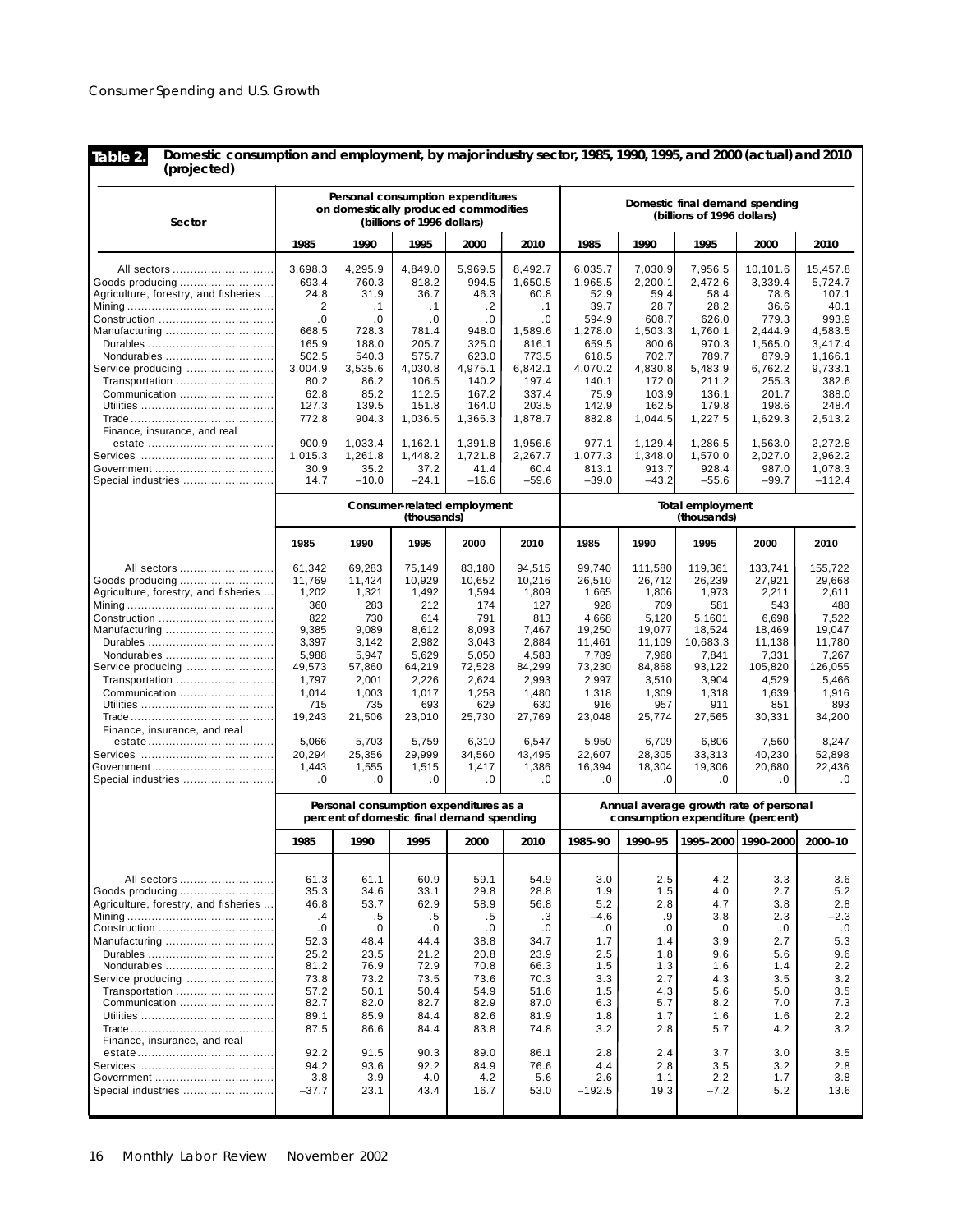**Table 2.**

**Continued—Domestic consumption and employment, by major industry sector, 1985, 1990, 1995, and 2000 (actual) and 2010 (projected)**

| Sector                                                                      | Consumer-related employment<br>as a percent of total employment |      |      |      |                              | Annual average growth rate of employment<br>as a result of personal consumption<br>expenditures (percent) |            |                                                                          |                     |           |
|-----------------------------------------------------------------------------|-----------------------------------------------------------------|------|------|------|------------------------------|-----------------------------------------------------------------------------------------------------------|------------|--------------------------------------------------------------------------|---------------------|-----------|
|                                                                             | 1985                                                            | 1990 | 1995 | 2000 | 2010                         | 1985-90                                                                                                   | 1990-95    |                                                                          | 1995-2000 1990-2000 | 2000-10   |
|                                                                             |                                                                 |      |      |      |                              |                                                                                                           |            |                                                                          |                     |           |
| All sectors                                                                 | 61.5                                                            | 62.1 | 63.0 | 62.2 | 60.7                         | 2.5                                                                                                       | 1.6        | 2.1                                                                      | 1.8                 | 1.3       |
| Goods producing                                                             | 44.4                                                            | 42.8 | 41.7 | 38.2 | 34.4                         | $-.6$                                                                                                     | $-.9$      | $-.5$                                                                    | $-.7$               | $-.4$     |
| Agriculture, forestry, and fisheries                                        | 72.2                                                            | 73.1 | 75.6 | 72.1 | 69.3                         | 1.9                                                                                                       | 2.5        | 1.3                                                                      | 1.9                 | 1.3       |
|                                                                             | 38.8                                                            | 39.9 | 36.5 | 32.1 | 26.1                         | $-4.7$                                                                                                    | $-5.6$     | $-3.9$                                                                   | $-4.7$              | $-3.1$    |
| Construction                                                                | 17.6                                                            | 14.3 | 11.9 | 11.8 | 10.8                         | $-2.3$                                                                                                    | $-3.4$     | 5.2                                                                      | .8                  | $\cdot$ 3 |
| Manufacturing                                                               | 48.8                                                            | 47.6 | 46.5 | 43.8 | 39.2                         | $-.6$                                                                                                     | $-1.1$     | $-1.2$                                                                   | $-1.2$              | $-.8$     |
|                                                                             | 29.6                                                            | 28.3 | 27.9 | 27.3 | 24.5                         | $-1.5$                                                                                                    | $-1.0$     | $\cdot$                                                                  | $-.3$               | $-.5$     |
| Nondurables                                                                 | 76.9                                                            | 74.6 | 71.8 | 68.9 | 63.1                         | $-.1$                                                                                                     | $-1.1$     | $-2.1$                                                                   | $-1.6$              | $-1.0$    |
| Service producing                                                           | 67.7                                                            | 68.2 | 69.0 | 68.5 | 66.9                         | 3.1                                                                                                       | 2.1        | 2.5                                                                      | 2.3                 | 1.5       |
| Transportation                                                              | 60.0                                                            | 57.0 | 57.0 | 57.9 | 54.8                         | 2.2                                                                                                       | 2.2        | 3.3                                                                      | 2.7                 | 1.3       |
| Communication                                                               | 76.9                                                            | 76.6 | 77.2 | 76.8 | 77.3                         | $-.2$                                                                                                     | $\cdot$ 3  | 4.3                                                                      | 2.3                 | 1.6       |
|                                                                             | 78.0                                                            | 76.8 | 76.1 | 73.9 | 70.6                         | .6                                                                                                        | $-1.2$     | $-1.9$                                                                   | $-1.5$              | .0        |
|                                                                             | 83.5                                                            | 83.4 | 83.5 | 84.8 | 81.2                         | 2.2                                                                                                       | 1.4        | 2.3                                                                      | 1.8                 | .8        |
| Finance, insurance, and real                                                |                                                                 |      |      |      |                              |                                                                                                           |            |                                                                          |                     |           |
|                                                                             | 85.1                                                            | 85.0 | 84.6 | 83.5 | 79.4                         | 2.4                                                                                                       | $\cdot$ .2 | 1.8                                                                      | 1.0                 | .4        |
|                                                                             | 89.8                                                            | 89.6 | 90.1 | 85.9 | 82.2                         | 4.6                                                                                                       | 3.4        | 2.9                                                                      | 3.1                 | 2.3       |
|                                                                             | 8.8                                                             | 8.5  | 7.8  | 6.9  | 6.2                          | .0                                                                                                        | .0         | .0                                                                       | .0                  | .0        |
| Special industries                                                          | .0                                                              | .0   | .0   | .0   | .0                           | .0                                                                                                        | .0         | .0                                                                       | .0                  | .0        |
| NOTE: The negative values of personal consumption expenditures in           |                                                                 |      |      |      |                              |                                                                                                           |            | as from the impact of the noncomparable imports industry (goods not      |                     |           |
| special industries result from an accounting convention used to move        |                                                                 |      |      |      |                              |                                                                                                           |            | capable of being produced in the United States) and the scrap, used, and |                     |           |
| expenditures in the United States by foreigners from personal consumption   |                                                                 |      |      |      |                              |                                                                                                           |            | secondhand goods industries. Total final demand spending in mining is    |                     |           |
| expenditures to exports. The negative values of total final demand spending |                                                                 |      |      |      |                              |                                                                                                           |            | negative because purchases of imports outvalue purchases of              |                     |           |
| in special industries result from this same accounting convention, as well  |                                                                 |      |      |      | domestically produced goods. |                                                                                                           |            |                                                                          |                     |           |

producing sector will continue to decline, despite a 5.2-percent annual rate of growth in production, while employment in the service-producing sector will grow at a 1.5-percent rate, with about 12 million jobs added as a result of consumer spending.

*Goods-producing sector.* Although consumer expenditures on the goods-producing sector of the economy are projected to increase by 5.2 percent over the 2000–10 period, growth within the different industries is likely to vary significantly and have a differential impact on employment. Continuing the trend from 1990 to 2000, employment in the goods-producing sector is projected to decline by 0.4 percent per year, with the sector losing approximately 440,000 jobs over the 2000–10 period.

Within the goods-producing sector, the only two industries that are projected to have a positive growth rate of employment are agriculture, fisheries, and forestry, at 1.3 percent per year, and construction, increasing by 0.3 percent each year. The projected 1.3-percent growth rate of employment in agriculture, fisheries, and forestry is due primarily to BLS expectations regarding landscape and horticulture services and veterinary services. The expected 0.3-percent rate in the construction industry is based on the anticipated demand for new housing and continued growth in the construction of roads, bridges, and tunnels. Every other industry in the goods-producing sector is projected to have negative employment growth, despite consistent increases in consumer spending over the projection horizon.

*Service-producing sector*. Within the service-producing industries, the largest impact of consumer spending is on the

services sector, which is projected to add a net 8.9 million new jobs by 2010. The services sector encompasses a variety of different subsectors, such as personal services; auto repair services and garages; miscellaneous repair shops; motion picture, amusement, and recreation services; business services; health services; and social services. The different categories of services are mostly labor-intensive industries with varying amounts of labor productivity, which is usually difficult to measure. More than three-fourths of the projected job growth in the services sector is concentrated in the last three subgroups—business services, health services, and social services:

- *1. Business services.* Business services includes a variety of different services, such as computer and data-processing services, personnel supply services, advertising, services to buildings and miscellaneous equipment, and rental and leasing services. The business services group is expected to be the fastest-growing industry group in the services division.
- *2. Health services.* The health services component, which includes hospitals, offices of health practitioners, and health-care services, is anticipated to add a large number of new jobs as aging baby boomers—the population born between 1946 and 1964—demand more of these types of service. It is worth noting that the baby boomers will be aged 46 years to 64 years in 2010.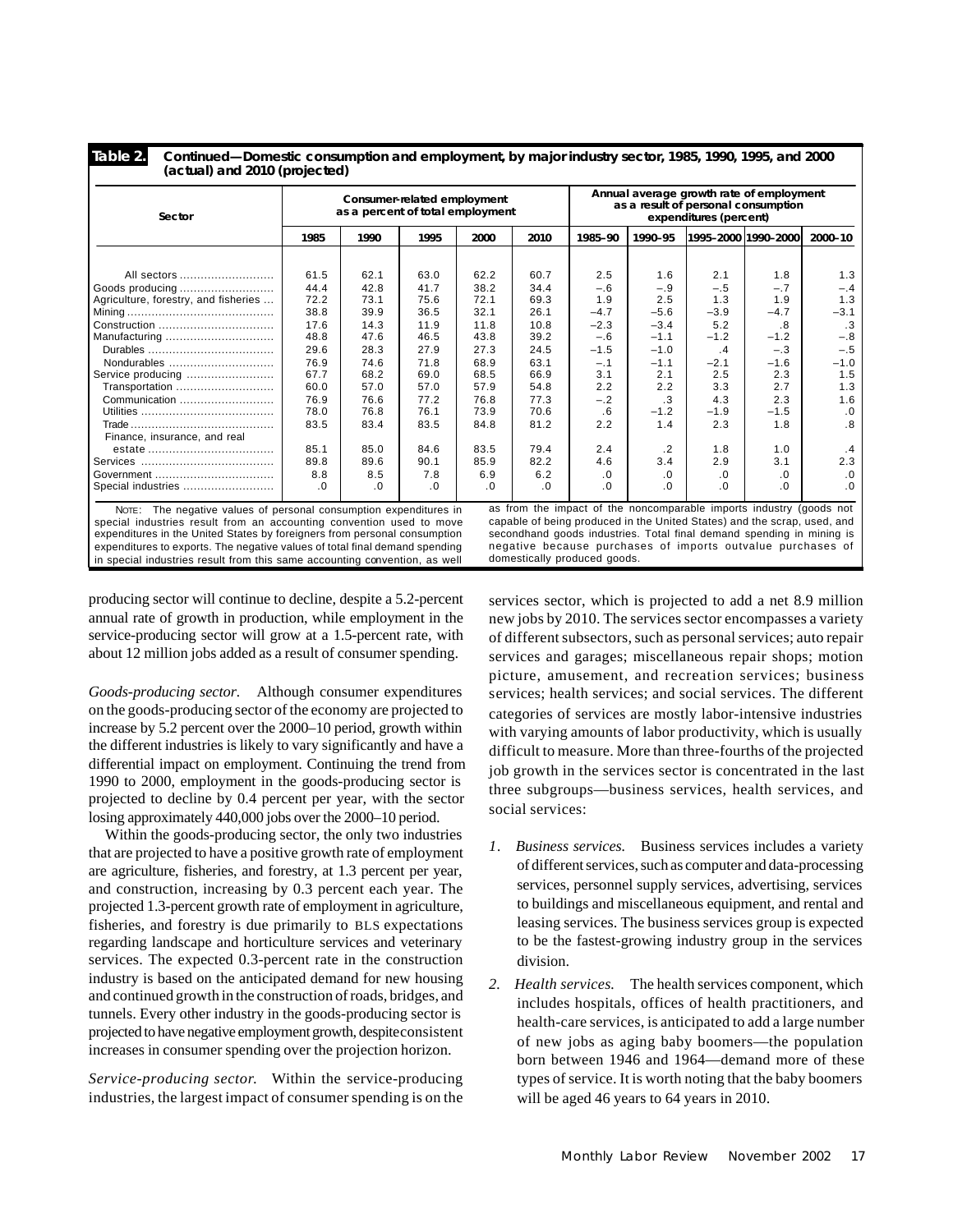*3. Social services.* Social services include day care and residential care services. As the labor force participation rate of women in all age groups has increased, the demand for child care has accelerated, and this trend is expected to continue into the next decade. Employment in residential care services also is projected to increase as a result of the aging cohorts of the population looking for alternatives to nursing homes and hospital care.

Projections for the other industries within the serviceproducing sector are as follows:

- *4. Communications.* Communications services are another high-employment sector that is projected to grow as a result of consumer spending. The dominant industries in this sector are telephone and telegraph communications and the communications service industry. Strong demand for residential and business wired and wireless systems, cable systems, and high-speed Internet connections are expected to contribute to a 1.6-percent growth rate of employment in the sector.
- *5. Transportation.* An increase of 3.5 percent in consumer demand and expenditure is anticipated to permit the transportation sector to enjoy a 1.3-percent rise in employment. The growth in the industry is projected to be led by an increase in employment in the trucking, courier services, and warehouse and storage industries. Trucking and warehousing are expected to provide the most new jobs. As a result of population growth and urban sprawl, local and urban passenger transit also is projected to account for a large number of new jobs in the sector.
- *6. Wholesale and retail trade.* In general, overall economic growth drives both of these industries, which provide the means for getting products from manufacturers to consumers. Because consumption accounts for such a large share of economic growth, employment related to consumption in these industries is expected to be quite large as well.
- *7. Finance, insurance, and real estate.* Employment growth in this sector is expected to decline from the 1990–2000 rate of 1.0 percent to 0.4 percent in the 2000–10 period. The finance sector of the industry—including depositary and nondepositary institutions and securities and commodity brokers and dealers—is projected to grow as a result of the financial needs of the baby-boom generation, which will be at the height of its saving years. The growth of tax-favorable retirement plans and the globalization of securities markets are other factors aiding employment growth in this sector. Counter to the trend, however, employment in depositary institutions

is expected to decline, due to the surge in Internet banking, automated teller machines, and debit cards.

# **Industry ranking**

Consumer-related employment as a percent of total employment was estimated and ranked for 192 industry groups in 2000 and also projected for 2010. The resulting ranking shows that most of the 192 industries are dependent on consumer spending to some degree, either directly or indirectly. The degree to which an industry depends on consumer spending for employment can be estimated by the ratio of consumption-related employment to total employment for each industry. Table 3 lists the 22 industries that are most dependent on consumer spending. All but one of these industries (private households) is a service-producing industry.

As a result of high consumer demand stemming from the combined effects of the aging of the population and advances in medical technology, the health services group is projected to be a prime source of consumer-related employment. Top industries providing health services are hospitals, offices of health practitioners, and nursing and personal care facilities. In

#### **Consumer-related employment as a percent of total employment, 2000 (actual) and 2010 (projected) Table 3.**

| <b>Industry</b>                                | <b>Employment generated by</b><br>consumption as a percent of<br>total Industry employment |       |  |  |  |
|------------------------------------------------|--------------------------------------------------------------------------------------------|-------|--|--|--|
|                                                | 2000                                                                                       | 2010  |  |  |  |
| Other lodging places                           | 100.0                                                                                      | 100.0 |  |  |  |
|                                                | 100.0                                                                                      | 100.0 |  |  |  |
| Educational services                           | 100.0                                                                                      | 100.0 |  |  |  |
| Health services, n.e.c.                        | 100.0                                                                                      | 100.0 |  |  |  |
| Museums and botanical and                      |                                                                                            |       |  |  |  |
| zoological gardens                             | 100.0                                                                                      | 100.0 |  |  |  |
| Bowling centers                                | 100.0                                                                                      | 98.6  |  |  |  |
| Private households                             | 100.0                                                                                      | 100.0 |  |  |  |
| Amusement and recreation services.             |                                                                                            |       |  |  |  |
|                                                | 99.9                                                                                       | 100.4 |  |  |  |
| Beauty and barber shops                        | 99.5                                                                                       | 99.2  |  |  |  |
| Nursing and personal-care                      |                                                                                            |       |  |  |  |
|                                                | 99.3                                                                                       | 99.1  |  |  |  |
| Offices of health practitioners                | 99.1                                                                                       | 98.4  |  |  |  |
| Funeral services and crematories               | 99.0                                                                                       | 98.1  |  |  |  |
| Videotape rental                               | 98.8                                                                                       | 97.7  |  |  |  |
| Membership organizations                       | 98.7                                                                                       | 97.8  |  |  |  |
| Eating and drinking places                     | 98.4                                                                                       | 97.8  |  |  |  |
| Child day care services                        | 97.5                                                                                       | 97.7  |  |  |  |
| Personal services, n.e.c.                      | 97.4                                                                                       | 95.8  |  |  |  |
| Individual and miscellaneous social            |                                                                                            |       |  |  |  |
|                                                | 96.8                                                                                       | 96.9  |  |  |  |
| Watch, jewelry, and furniture repair           | 96.6                                                                                       | 96.3  |  |  |  |
| Cable and pay television services              | 96.3                                                                                       | 94.8  |  |  |  |
|                                                | 94.7                                                                                       | 92.1  |  |  |  |
| Residential care                               | 94.4                                                                                       | 95.4  |  |  |  |
| Retail trade, excluding eating and             |                                                                                            |       |  |  |  |
| drinking places                                | 93.8                                                                                       | 89.8  |  |  |  |
| NOTE '<br>$n.e.c. = not elsewhere classified.$ |                                                                                            |       |  |  |  |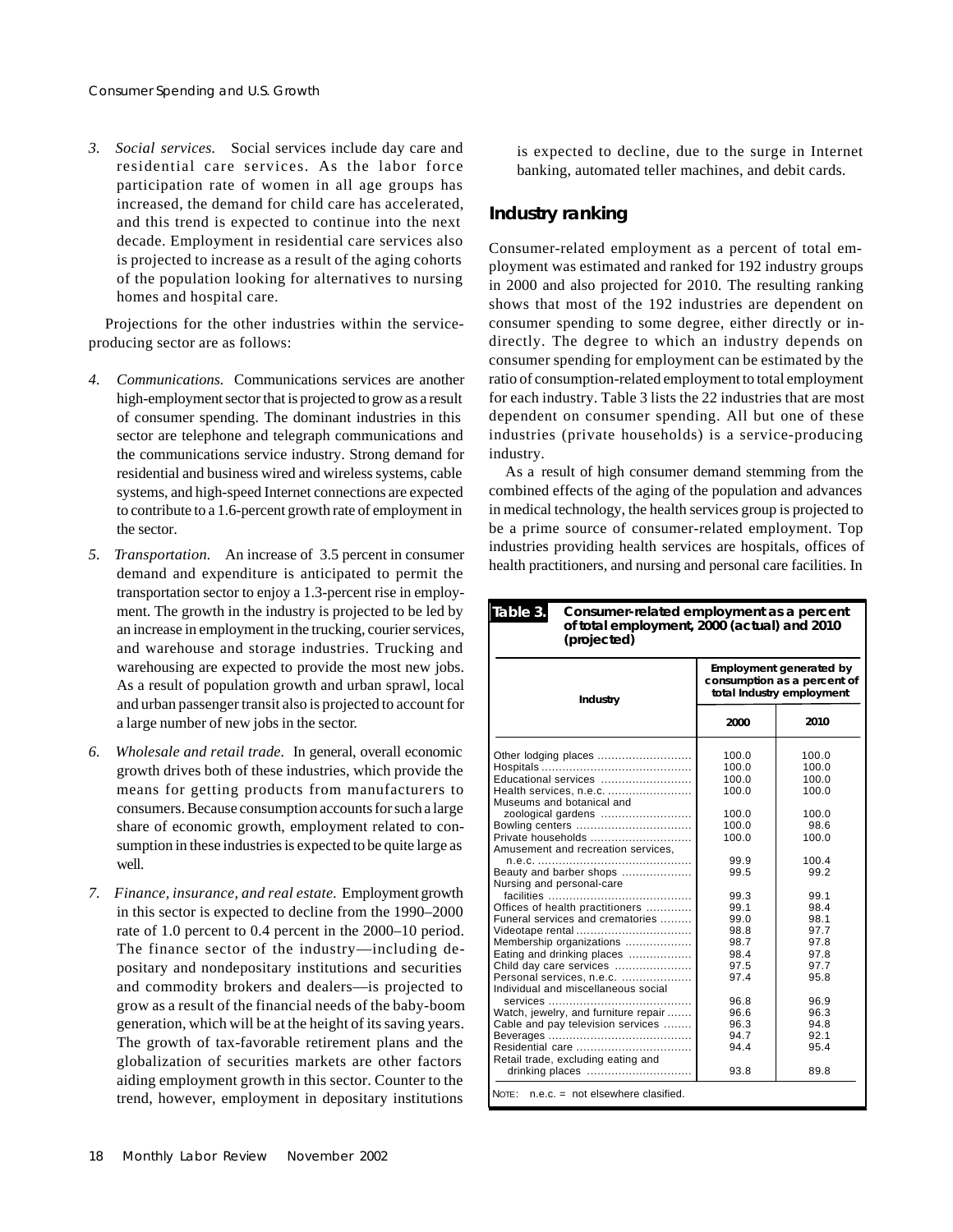the 2000–10 projection period, the aging of the baby-boom generation is expected to lead to the expansion of outpatient and ambulatory services and the continued expansion of home health care services, producing greater employment opportunities in the health-related industries.

Educational services, a labor-intensive industry with a strong link to consumer spending, is anticipated to be another top employment generator. High demand for education, mainly as a result of a growing elementary-school-age population, as well an increasing need for postsecondary education and corporate training services, will keep this industry a large generator of employment during 2000–10.

Projected strong growth in income and the resulting consumer affluence will likely benefit industries with high income elasticities of demand, such as recreation industries, as consumers spend more resources on leisure time and sports activities. The Bureau anticipates that museums, botanical and zoological gardens, bowling centers, amusement and recreation services, videotape rental services, and cable and pay television services will create a vast amount of employment, virtually all from consumer demand.

Retail trade continues to generate large employment increases, due to population growth and rising disposable income, as well as the labor-intensive nature of the industry. Similarly, all sectors of the restaurant industry—fast-food establishments, moder-ately priced restaurants, and finedining establishments, are expected to maintain their position as another large generator of employment.

Although service-producing industries increasingly have been responsible for the largest share of employment related to consumer spending, some manufacturing industries, such as household furniture, jewelry, silverware, and plated ware, as well as toys and sporting goods, also have been, and are projected to remain, among the large creators of employment. (See table 3.)

# **Major occupational groups**

Employment generated by consumer spending is distributed across all occupations, to varying degrees. The transition from industry employment to occupational employment is accomplished through the use of an industry-occupation matrix that shows staffing patterns, or share distributions of occupations within each industry. Staffing patterns in various industries are developed by the BLS Occupational Employment Statistics survey.

The distribution of employment among the 10 major occupational groups listed in the Standard Occupational Classificational Manual<sup>10</sup> is shown in table 4. It should not be surprising that, among these groups, service occupations rank as the largest generator of consumer-related employment, with 19.5 million jobs in 2000. The category is expected to maintain its leading position in 2010, with a projected 23.4 million jobs owing, at least in part, to consumer spending. In 2010, consumer spending employment as a percent of total employment is anticipated to be 80 percent, the same as in 2000.

Professional and related occupations accounted for 13.2 million jobs in 2000, good enough for a third-place ranking. During the 2000–10 period, the group is expected to create 3.9 million additional jobs as a result of consumer expenditures, moving it up to second place in 2010. Office and administrative support occupations employed 15.1 million of the workforce and ranked second in 2000. Over the 2000–10 period, the category is projected to create 874 thousand additional jobs as a result of consumer spending, placing it third in 2010. Two occupational groups—farming, fishing, and forestry; and production—are expected to see their total number of jobs related to consumer spending decline, due chiefly to the adoption of new technologies, ongoing productivity gains,

#### **Consumer-related employment, by major occupational group, 2000 (actual) and 2010 (projected) Table 4.**

| [Numbers in thousands of jobs]                              |                                     |         |                                |        |        |      |                                                                       |                                                             |                                  |
|-------------------------------------------------------------|-------------------------------------|---------|--------------------------------|--------|--------|------|-----------------------------------------------------------------------|-------------------------------------------------------------|----------------------------------|
| Major occupational group                                    | Total wage and salary<br>employment |         | Consumer-related<br>employment |        |        |      | Consumer-related<br>employment as a<br>percent of total<br>employment | Average annual rate<br>of change in<br>employment (percent) |                                  |
|                                                             | 2000                                | 2010    | 2000                           | 2010   | Change | 2000 | 2010                                                                  | Total                                                       | <b>Related to</b><br>consumption |
| Total, all occupations                                      | 133,741                             | 155,722 | 83,179                         | 94,513 | 11,334 | 62.2 | 60.7                                                                  | 1.5                                                         | 1.3                              |
| Management, business, and<br>$f$ inancial                   | 12,637                              | 14,849  | 7,267                          | 8,241  | 974    | 57.5 | 55.5                                                                  | 1.6                                                         | 1.3                              |
| Professional and related                                    | 24.844                              | 31.601  | 13.192                         | 17.112 | 3,920  | 53.1 | 54.2                                                                  | 2.4                                                         | 2.6                              |
| occupations<br>Service                                      | 24,321                              | 29,293  | 19.477                         | 23,416 | 3,939  | 80.1 | 79.9                                                                  | 1.9                                                         | 1.9                              |
| Sales and related occupations.<br>Office and administrative | 13,430                              | 15,294  | 10,992                         | 11,894 | 902    | 81.8 | 77.8                                                                  | 1.3                                                         | .8                               |
| support                                                     | 23,3939                             | 25,640  | 15,078                         | 15,952 | 874    | 64.5 | 62.2                                                                  | .9                                                          | .6                               |
| Farming, fishing, and forestry                              | 1.231                               | 1,299   | 829                            | 823    | $-6$   | 67.4 | 63.4                                                                  | .5                                                          | $-.1$                            |
| Construction and extraction                                 | 6,135                               | 7,002   | 1,121                          | 1,217  | 96     | 18.3 | 17.4                                                                  | 1.3                                                         | .8                               |
| Installation, maintenance, and                              |                                     |         |                                |        |        |      |                                                                       |                                                             |                                  |
|                                                             | 5,382                               | 6,053   | 3,213                          | 3.485  | 272    | 0.7  | 57.6                                                                  | 1.2                                                         | .8                               |
| Production                                                  | 12,699                              | 13,496  | 6,252                          | 6,089  | $-163$ | 49.2 | 45.1                                                                  | .6                                                          | $-.3$                            |
| Transportation and material                                 |                                     |         |                                |        |        |      |                                                                       |                                                             |                                  |
| moving                                                      | 9,669                               | 11,194  | 5,719                          | 6,250  | 531    | 59.1 | 55.8                                                                  | 1.5                                                         | .9                               |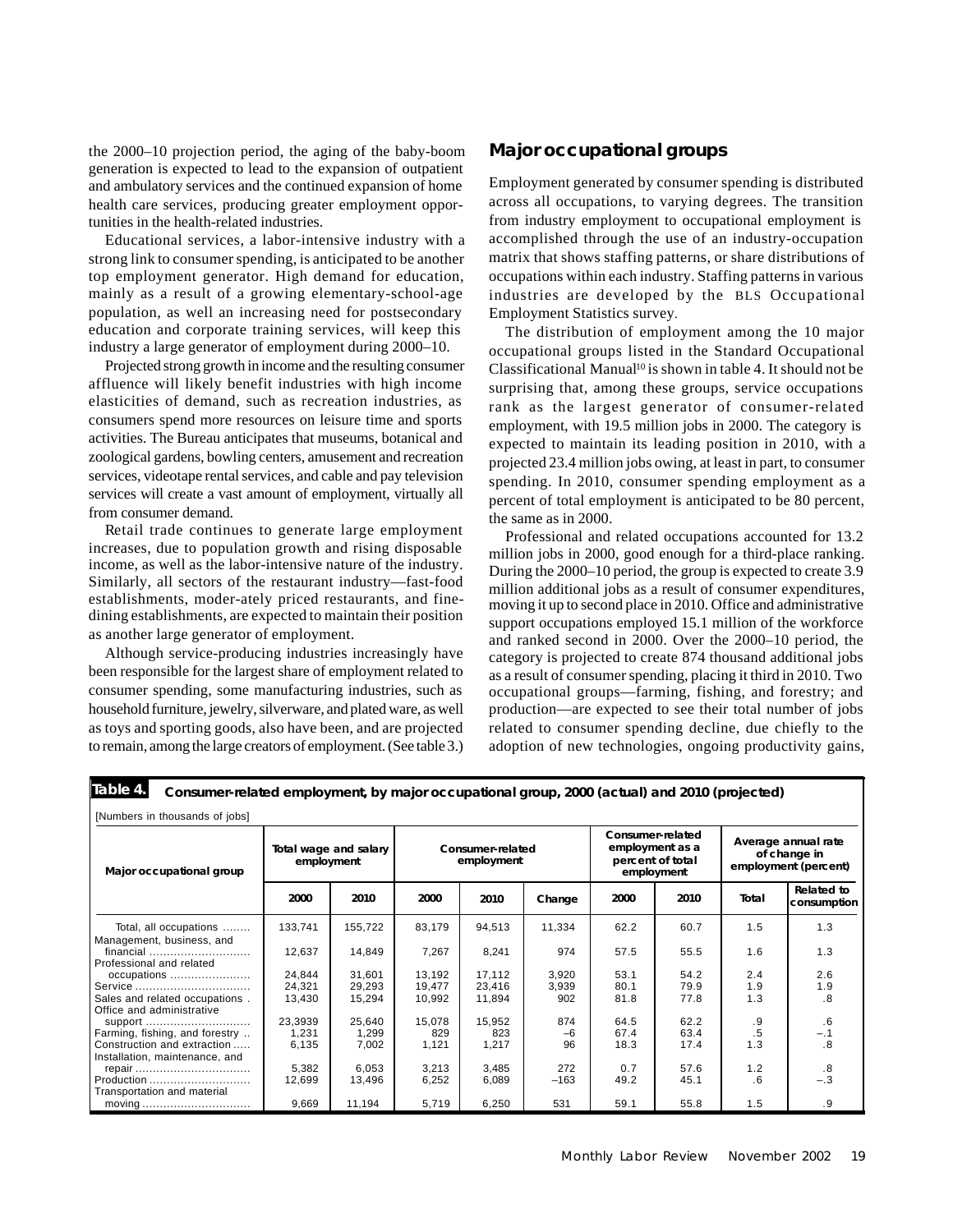and a continuing gradual substitution of capital for labor, especially in the production sectors of the economy.

Of the major occupational groups, professional and related occupations are projected to grow the fastest, 2.6 percent between 2000 and 2010, twice the rate of growth of overall occupational change. The high employment growth of this group is predicated largely upon an increase in demand for some of its jobs. A variety of computer-related and health services occupations, including physician's assistants and dentists, dental hygienists, physical therapists, nuclear medicine technologists, respiratory therapists, and radiological technologists, belong to the group.

At a projected rate of 1.9 percent per year, the service occupations group would have the second-highest rate of employment growth from 2000 to 2010. This rate is the same for both consumer-related and total service employment. Service occupations are a major generator of jobs. Within the category, health care support occupations, social services occupations, and protective service occupations are among the fastestgrowing subgroups.

The most rapidly growing occupations in the professional and related occupations major group are concentrated in industries with high rates of growth. In contrast, production occupations are projected to grow more slowly than overall employment, largely because nearly 3 out of 4 such occupations are in the slow-growing manufacturing sector. <sup>11</sup> Production occupations, which have the lowest growth among all occupations, include farming, fishing, and forestry occupations; construction and extraction occupations; and installation, maintenance, and repair occupations.

## **Detailed occupations**

At a detailed level, the Bureau projects employment for almost 350 occupations for the U.S. economy. Consumption-related employment estimates for each of these occupations were sorted by their average annual growth over the projection period. The occupations projected to be the fastest growing are listed in table 5. Professional and related occupations, including computer support specialists and systems administrators, computer software engineers, systems analysts, computer scientists, database administrators, and desktop publishers, dominate the list. Computer support specialists and systems administrators, and computer software engineers, have the highest projected annual growth rates, 5.7 percent and 5.6 percent, respectively. Increasing demand for computer-related occupations is expected to reflect ongoing momentous advances in high technology and the continuing development of new computer applications, as well as the rising use of highly sophisticated software by an increasingly computer-aware group of consumers.

tions group are projected to have significant rates of growth, including medical assistants, physician's assistants, medical records and health information technicians, physical therapist assistants and aides, and occupational therapists. Rapid growth among health-related occupations demonstrates the aging of the baby-boom generation and the increasing stratification by skill level of the health care professions. In addition, a wealthier population is better able to afford quality health care, and advances in medical technology permit an increasing number of health problems to be treated more effectively.12 The demand for special-education teachers is expected to grow by 4.2 percent annually as a result of an increase in the number of people with certain needs and disabilities that, sometimes by law, require special education.

Note that the rankings in table 5 are based on the growth rates of the occupations and not on the actual number of jobs generated. Some high-growth occupations with a small employment base will create small numbers of jobs, while some slow-growing occupations with a large base will provide a large number of new job opportunities.

Table 6 lists the detailed occupations employing the highest number of employees, both in 2000 and projected for 2010. A variety of service occupations, including food and beverage servers and related workers; chefs, cooks, and food preparation workers; and building cleaning workers, are at the top of the list. Some sales occupations, such as retail salespersons and cashiers, also are expected to maintain a large number of jobs. Other occupations with a large number of workers are the health**-**related jobs, including registered nurses and psychiatric and home health aides. Office and administrative occupations, such as information and record clerks, secretaries and administrative assistants, and financial clerks, also are among the large-base occupations. Human services assistants, nurses, medical assistants, physician's assistants, and physical therapist assistants and aides are among the fastest-growing professional specialty occupations. The rapid growth of service industries, in addition to the fact that 75 percent of the entire professional specialty occupations are located within the service industries, explains the large number of job openings in the aforementioned occupations.

CONSUMER DEMAND IS THE MAIN FORCE BEHIND THE U.S. ECONOMY and, by extension, is the prime source of employment and economic growth. The significant share of GDP held by personal consumption expenditures gives consumers a power reflected in their preferences—to command the direction and propel the growth of output and employment in many different sectors of the economy. The analysis and projections presented in this article indicate that, over the 2000–10 period, consumer expenditures will continue to shift employment from goods-producing to service-producing industries. Service-A number of other occupations from the service occupa-<br>producing industries—including transportation, com-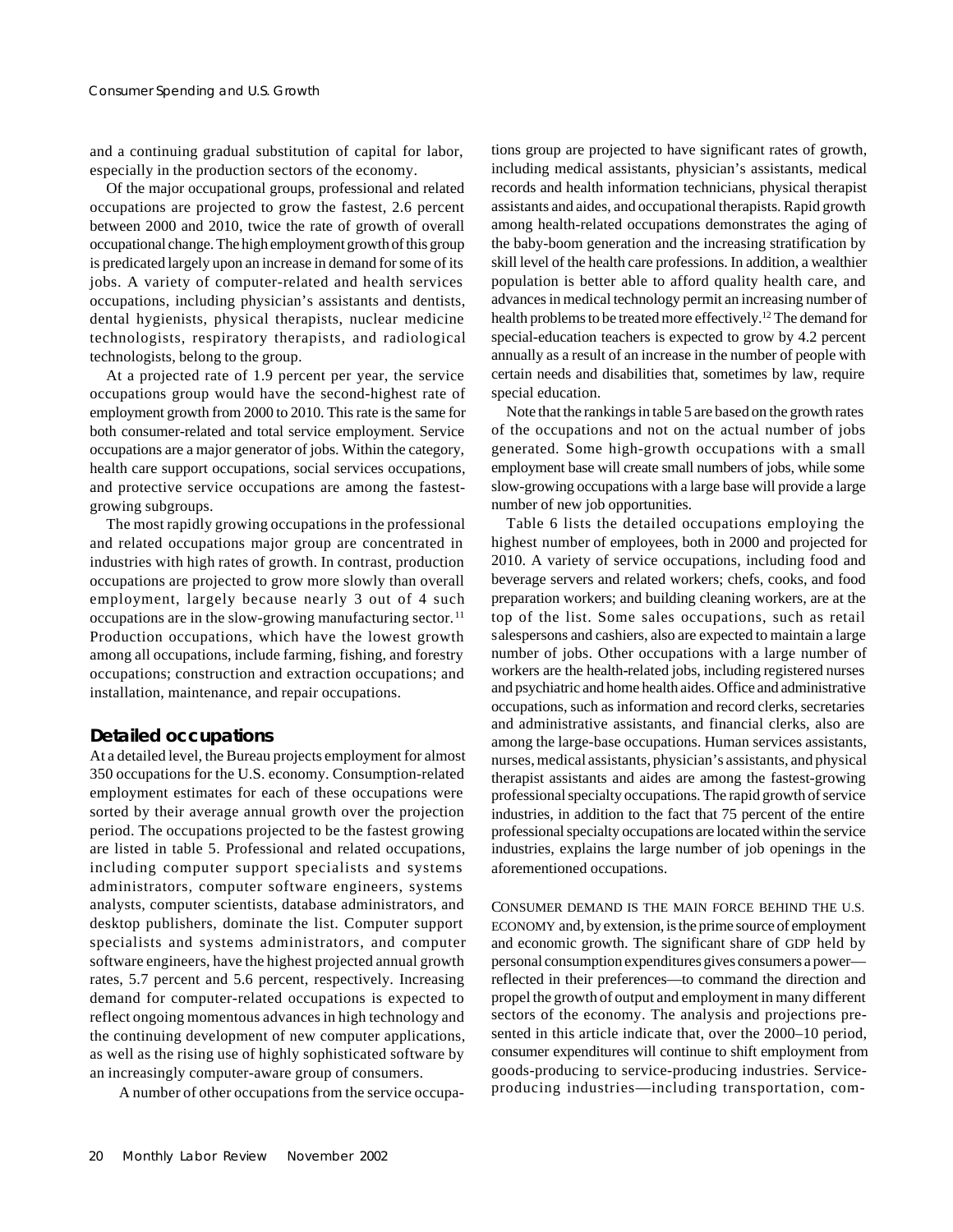#### **Table 5.**

#### **Projected fastest-growing occupations, 2000–10**

[Numbers in thousands of jobs]

| Occupation                                              |      | Employment |        | Average annual              |  |
|---------------------------------------------------------|------|------------|--------|-----------------------------|--|
|                                                         | 2000 | 2010       | Change | rate of growth<br>(percent) |  |
|                                                         |      |            |        |                             |  |
| Computer support specialists and systems administrators | 324  | 566        | 242    | 5.73                        |  |
|                                                         | 179  | 308        | 129    | 5.58                        |  |
|                                                         | 10   | 16         |        | 5.31                        |  |
|                                                         | 416  | 681        | 265    | 5.05                        |  |
|                                                         | 193  | 3165       | 123    | 5.04                        |  |
|                                                         | 316  | 502        | 186    | 4.75                        |  |
|                                                         | 54   | 86         | 32     | .74                         |  |
| Medical records and health information technicians      | 128  | 197        | 69     | 4.38                        |  |
|                                                         | 26   | 39         | 13     | 4.26                        |  |
|                                                         | 56   | 84         | 29     | 4.22                        |  |
|                                                         | 116  | 174        | 59     | 4.19                        |  |
|                                                         | 79   | 117        | 38     | 3.98                        |  |
|                                                         | 37   | 55         | 18     | 3.93                        |  |
| Systems analysts, computer scientists, and database     |      |            |        |                             |  |
|                                                         | 329  | 482        | 153    | 3.90                        |  |
|                                                         | 23   | 33         | 10     | 3.78                        |  |

**Table 6.**

#### **Occupations with the largest consumer-related employment, 2000 (actual) and 2010 (projected)**

**I** INumbers in thousands of jobs]

| Occupation                                                    | 2000   | 2010  | Change | Average annual<br>rate of growth<br>(percent) |  |
|---------------------------------------------------------------|--------|-------|--------|-----------------------------------------------|--|
| Food and beverage servers and related workers                 | 6,105  | 7.195 | 1.090  | 1.66                                          |  |
|                                                               | 3,593  | 3,899 | 306    | .82                                           |  |
|                                                               | 3,480  | 4,064 | 584    | 1.56                                          |  |
|                                                               | 3,054  | 3,365 | 312    | .98                                           |  |
|                                                               | 2,996  | 3,186 | 190    | .62                                           |  |
|                                                               | 2,928  | 3,182 | 254    | .83                                           |  |
|                                                               | 2,448  | 2,768 | 320    | 1.24                                          |  |
| Material recording, scheduling, dispatching, and distributing |        |       |        |                                               |  |
|                                                               | 2,351  | 2,380 | 29     | .12                                           |  |
|                                                               | 2,330  | 2,364 | 35     | .15                                           |  |
|                                                               | 2,270  | 2,421 | 151    | .65                                           |  |
|                                                               | 1.981  | 2,579 | 598    | 2.67                                          |  |
|                                                               | 1,8378 | 2,439 | 601    | 2.87                                          |  |
|                                                               | 1,802  | 1,982 | 181    | .96                                           |  |
|                                                               | 1.767  | 1.949 | 182    | .98                                           |  |
|                                                               | 1,622  | 1.833 | 211    | 1.23                                          |  |
|                                                               | 1.338  | 1,430 | 92     | .67                                           |  |
| Teachers, preschool, kindergarten, and elementary, middle,    |        |       |        |                                               |  |
|                                                               | 1,231  | 1,585 | 354    | 2.56                                          |  |

munication, and public utilities; wholesale and retail trade; finance, insurance, and real estate; and services—are expected to account for nearly all of the 11.3 million new wage and salary jobs generated by consumer spending over the period. Continuing the employment growth patterns of the 1990–2000 period, the services and trade industry divisions will amount to nearly 97 percent of new wage and salary employment growth.

Services make up the largest and also the fastest-growing major industry group whose growth is due to consumer spending. Services are projected to add 8.9 million new jobs over the 2000–10 period, so that by 2010, the sector will provide employment for nearly 85.3 million people. More than threefourths of this projected job growth is concentrated in three sectors of service industries: business services, health services, and social services. The expansion of the service-producing industries is anticipated to create demand for many servicerelated occupations, but the expected employment growth is likely to be different among different occupational groups, with professional and related occupations and service occupations growing the fastest and generating more jobs than any other occupational group over the projection horizon.  $\Box$